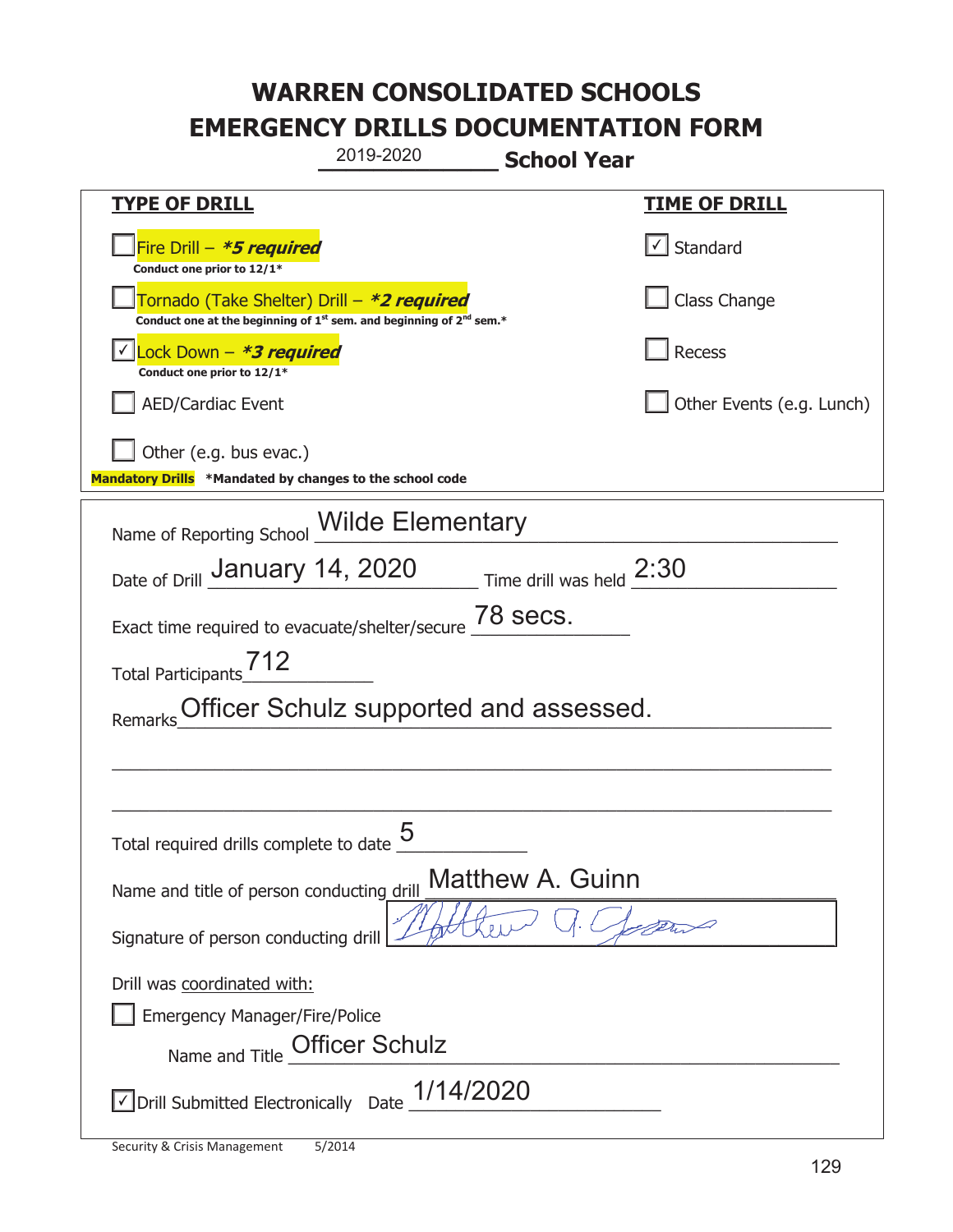**\_\_\_\_\_\_\_\_\_\_\_\_\_ School Year** 

| <u>TYPE OF DRILL</u>                                                                                                                      | <u>TIME OF DRILL</u>      |  |  |
|-------------------------------------------------------------------------------------------------------------------------------------------|---------------------------|--|--|
| Fire Drill - *5 required<br>Conduct one prior to 12/1*                                                                                    | $\angle$ Standard         |  |  |
| Tornado (Take Shelter) Drill – *2 required<br>Conduct one at the beginning of 1 <sup>st</sup> sem. and beginning of 2 <sup>nd</sup> sem.* | Class Change              |  |  |
| ock Down - <b>*3 required</b><br>Conduct one prior to 12/1*                                                                               | Recess                    |  |  |
| <b>AED/Cardiac Event</b>                                                                                                                  | Other Events (e.g. Lunch) |  |  |
| Other (e.g. bus evac.)                                                                                                                    |                           |  |  |
| Mandatory Drills *Mandated by changes to the school code                                                                                  |                           |  |  |
| <b>Wilde Elementary</b><br>Name of Reporting School                                                                                       |                           |  |  |
| Time drill was held $11:15$<br>Date of Drill January 9, 2020                                                                              |                           |  |  |
| 3 minutes<br>Exact time required to evacuate/shelter/secure                                                                               |                           |  |  |
| 702<br><b>Total Participants</b>                                                                                                          |                           |  |  |
| Took time getting staff and kids in spots but went<br>Remarks                                                                             |                           |  |  |
| well.                                                                                                                                     |                           |  |  |
|                                                                                                                                           |                           |  |  |
| Total required drills complete to date                                                                                                    |                           |  |  |
| <b>Matthew A. Guinn</b><br>Name and title of person conducting drill                                                                      |                           |  |  |
| Signature of person conducting drill                                                                                                      |                           |  |  |
| Drill was coordinated with:                                                                                                               |                           |  |  |
| <b>Emergency Manager/Fire/Police</b>                                                                                                      |                           |  |  |
| Name and Title                                                                                                                            |                           |  |  |
| 1/9/2020<br>Drill Submitted Electronically Date                                                                                           |                           |  |  |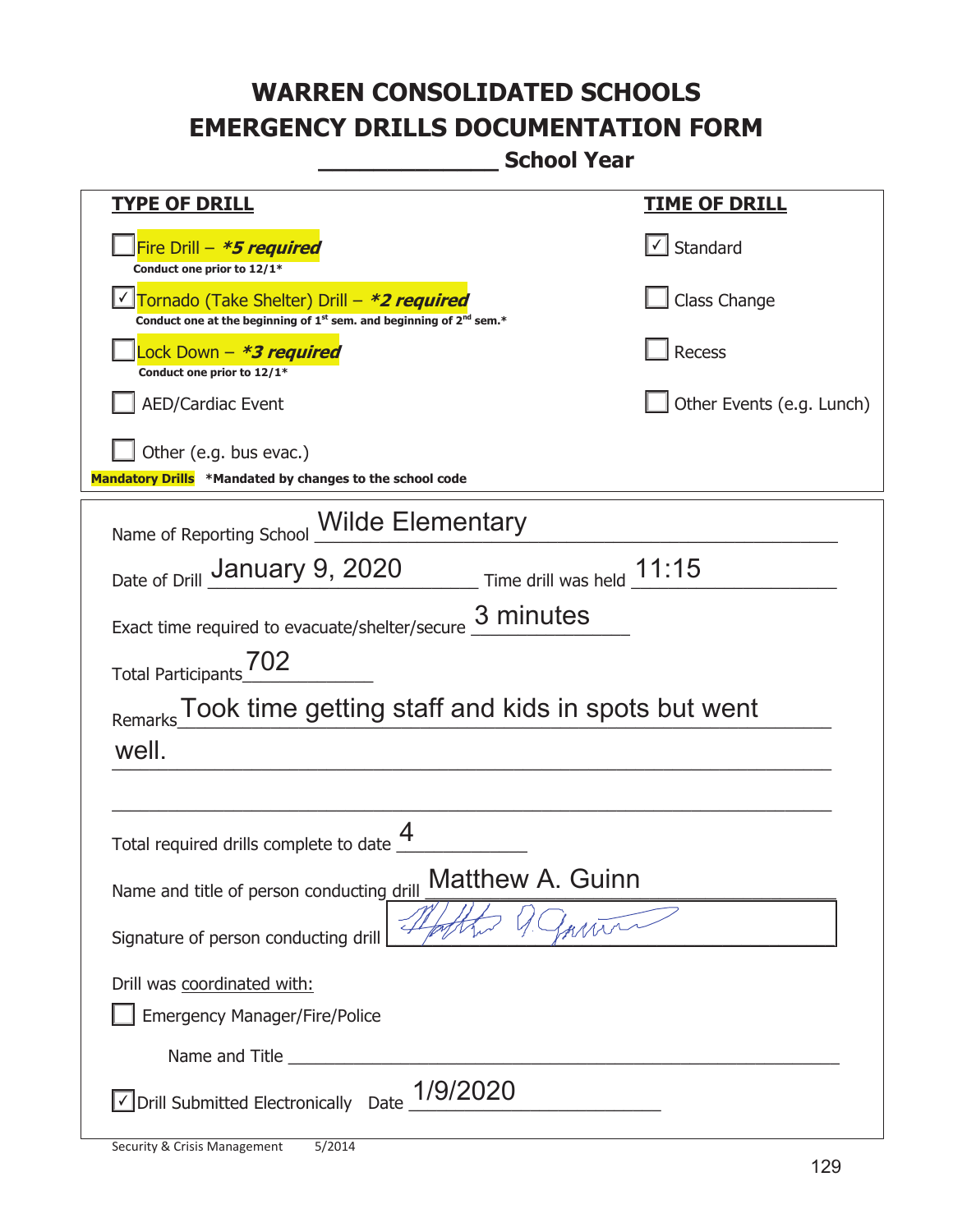| 2019/2020<br><b>School Year</b>                                                                                             |                            |  |  |
|-----------------------------------------------------------------------------------------------------------------------------|----------------------------|--|--|
| <b>TYPE OF DRILL</b>                                                                                                        | <b>TIME OF DRILL</b>       |  |  |
| Fire Drill $-$ *5 required<br>Conduct one prior to 12/1*                                                                    | √ Standard                 |  |  |
| Tornado (Take Shelter) Drill – *2 required<br>Conduct one at the beginning of $1^{st}$ sem. and beginning of $2^{nd}$ sem.* | Class Change               |  |  |
| Lock Down – <b>*3 required</b><br>Conduct one prior to 12/1*                                                                | <b>Recess</b>              |  |  |
| <b>AED/Cardiac Event</b>                                                                                                    | Other Events (e.g. Lunch)  |  |  |
| Other (e.g. bus evac.)<br>Mandatory Drills *Mandated by changes to the school code                                          |                            |  |  |
| Wilde Elementary<br>Name of Reporting School                                                                                |                            |  |  |
| Date of Drill March 4, 2020                                                                                                 | Time drill was held $1:25$ |  |  |
| 2 min 21 secs.<br>Exact time required to evacuate/shelter/secure                                                            |                            |  |  |
| 709<br><b>Total Participants</b>                                                                                            |                            |  |  |
| The drill and participants did well today.<br>Remarks                                                                       |                            |  |  |
|                                                                                                                             |                            |  |  |
|                                                                                                                             |                            |  |  |
| 7<br>Total required drills complete to date                                                                                 |                            |  |  |
| Matthew A. Guinn<br>Name and title of person conducting drill                                                               |                            |  |  |
| Signature of person conducting drill                                                                                        |                            |  |  |
| Drill was coordinated with:<br><b>Emergency Manager/Fire/Police</b>                                                         |                            |  |  |
|                                                                                                                             |                            |  |  |
| Drill Submitted Electronically Date March 4, 2020                                                                           |                            |  |  |

T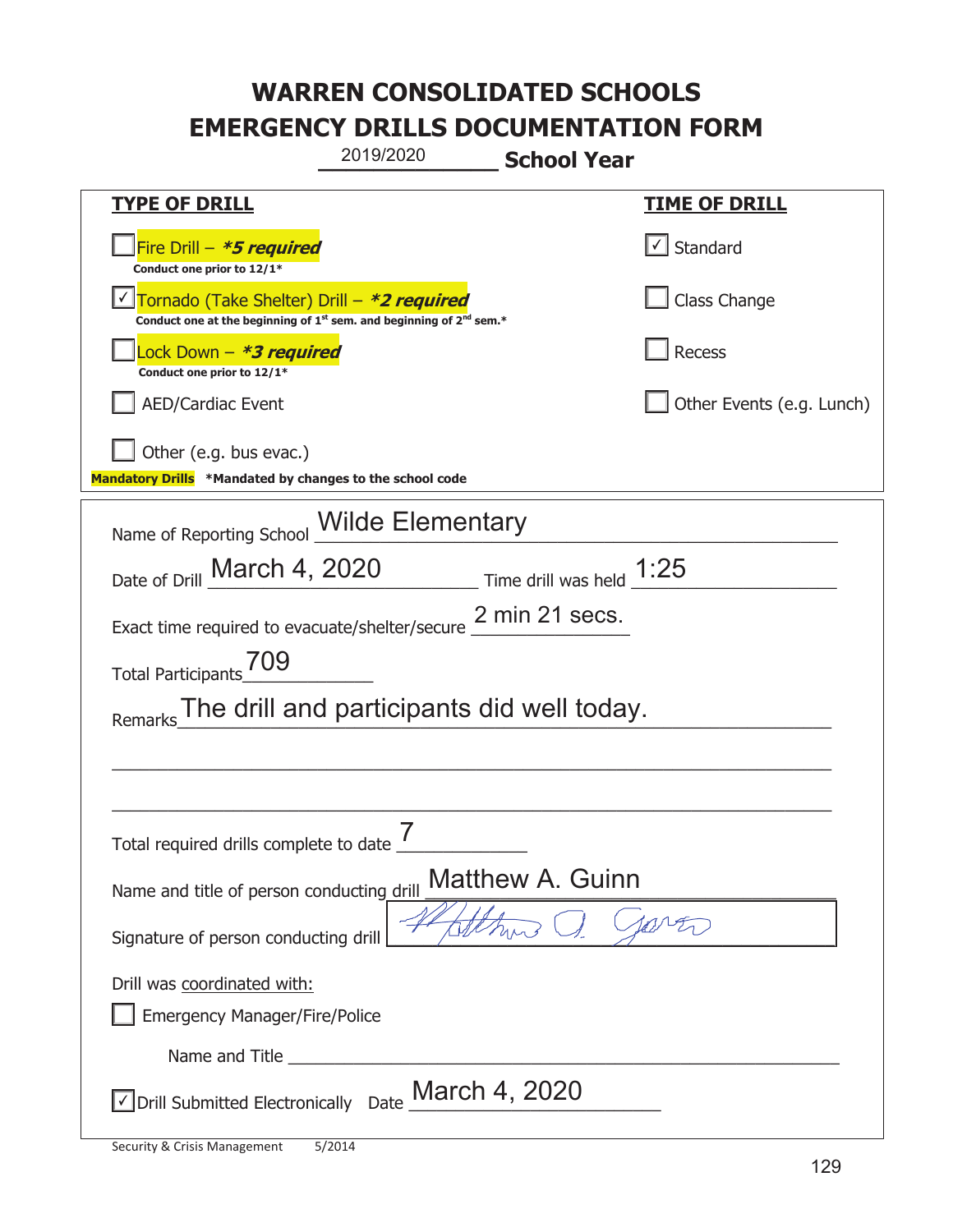|                                                                                                                                           | 2019-2020<br><b>School Year</b> |                  |                           |
|-------------------------------------------------------------------------------------------------------------------------------------------|---------------------------------|------------------|---------------------------|
| <b>TYPE OF DRILL</b>                                                                                                                      |                                 |                  | <b>TIME OF DRILL</b>      |
| <u>√ Fire Drill – <i>*5 required</i></u><br>Conduct one prior to 12/1*                                                                    |                                 |                  | √ Standard                |
| Tornado (Take Shelter) Drill – *2 required<br>Conduct one at the beginning of 1 <sup>st</sup> sem. and beginning of 2 <sup>nd</sup> sem.* |                                 |                  | Class Change              |
| Lock Down - *3 required<br>Conduct one prior to 12/1*                                                                                     |                                 |                  | Recess                    |
| <b>AED/Cardiac Event</b>                                                                                                                  |                                 |                  | Other Events (e.g. Lunch) |
| Other (e.g. bus evac.)<br>Mandatory Drills *Mandated by changes to the school code                                                        |                                 |                  |                           |
| Name of Reporting School Milde Elementary                                                                                                 |                                 |                  |                           |
| Date of Drill 11/07/2019 Time drill was held 9:35                                                                                         |                                 |                  |                           |
| Exact time required to evacuate/shelter/secure $\frac{3 \text{ minutes}}{4}$                                                              |                                 |                  |                           |
| Total Participants <sup>702</sup>                                                                                                         |                                 |                  |                           |
| Remarks                                                                                                                                   | Great Drill. Students did well. |                  |                           |
|                                                                                                                                           |                                 |                  |                           |
|                                                                                                                                           |                                 |                  |                           |
| Total required drills complete to date $\frac{4}{1}$                                                                                      |                                 |                  |                           |
| Name and title of person conducting drill                                                                                                 |                                 | Matthew A. Guinn |                           |
| Signature of person conducting drill                                                                                                      |                                 |                  |                           |
| Drill was coordinated with:                                                                                                               |                                 |                  |                           |
| <b>Emergency Manager/Fire/Police</b>                                                                                                      |                                 |                  |                           |
|                                                                                                                                           |                                 |                  |                           |
| √ Drill Submitted Electronically Date                                                                                                     | 11/07/2019                      |                  |                           |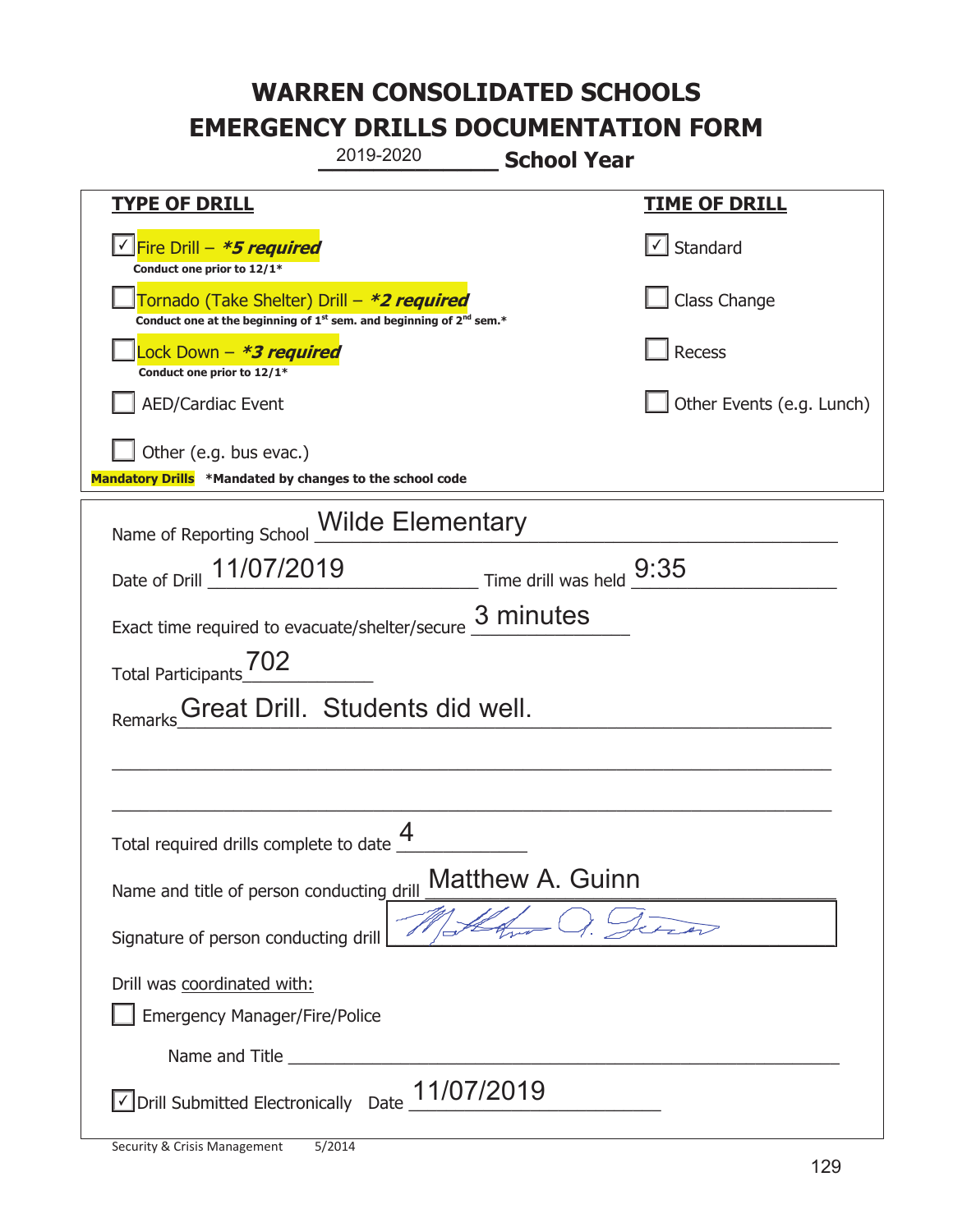|                                                                                                                                           | 2019 - 2020 | <b>School Year</b>                           |                           |
|-------------------------------------------------------------------------------------------------------------------------------------------|-------------|----------------------------------------------|---------------------------|
| <b>TYPE OF DRILL</b>                                                                                                                      |             |                                              | <b>TIME OF DRILL</b>      |
| √ Fire Drill – <i>*5 required</i><br>Conduct one prior to 12/1*                                                                           |             |                                              | Standard                  |
| Tornado (Take Shelter) Drill – *2 required<br>Conduct one at the beginning of 1 <sup>st</sup> sem. and beginning of 2 <sup>nd</sup> sem.* |             |                                              | Class Change              |
| Lock Down - *3 required<br>Conduct one prior to 12/1*                                                                                     |             |                                              | <b>Recess</b>             |
| <b>AED/Cardiac Event</b>                                                                                                                  |             |                                              | Other Events (e.g. Lunch) |
| Other (e.g. bus evac.)<br>Mandatory Drills *Mandated by changes to the school code                                                        |             |                                              |                           |
| Name of Reporting School <i>Wilde</i> Elementary                                                                                          |             |                                              |                           |
| Date of Drill 10/17/2019                                                                                                                  |             | ___________________ Time drill was held 1:30 |                           |
| Exact time required to evacuate/shelter/secure 2 min 39 secs                                                                              |             |                                              |                           |
| 668<br><b>Total Participants</b>                                                                                                          |             |                                              |                           |
| Remarks 2nd drill went well with staff and students                                                                                       |             |                                              |                           |
| evacuating quickly and safely.                                                                                                            |             |                                              |                           |
|                                                                                                                                           |             |                                              |                           |
| Total required drills complete to date $\frac{3}{4}$                                                                                      |             |                                              |                           |
| Name and title of person conducting drill                                                                                                 |             | <b>Matthew A. Guinn</b>                      |                           |
| Signature of person conducting drill                                                                                                      |             |                                              |                           |
| Drill was coordinated with:                                                                                                               |             |                                              |                           |
| <b>Emergency Manager/Fire/Police</b>                                                                                                      |             |                                              |                           |
|                                                                                                                                           |             |                                              |                           |
| √Drill Submitted Electronically Date 10/17/2019                                                                                           |             |                                              |                           |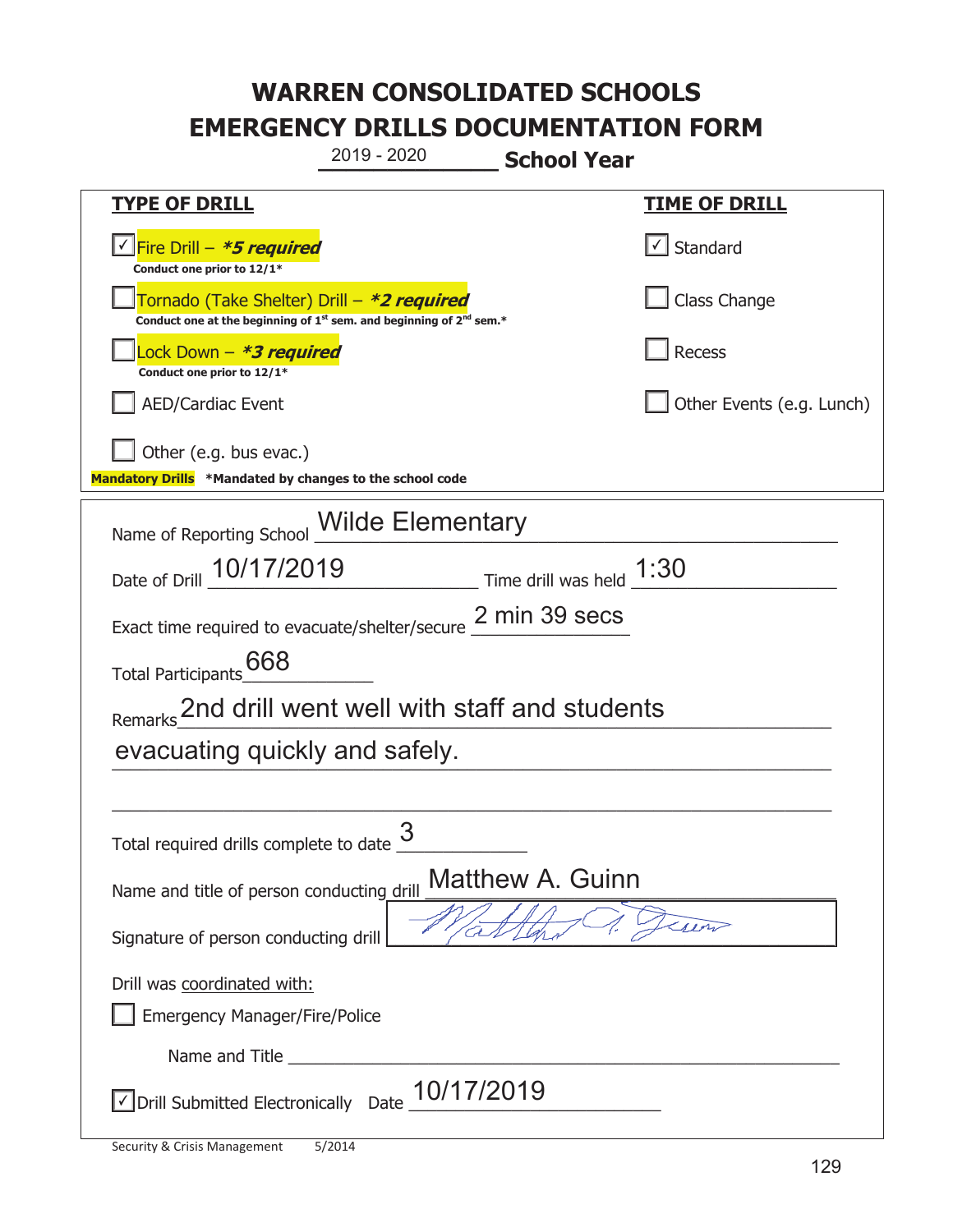|                                                                                                                                           | 2019 - 2020                                                 | <b>School Year</b> |                           |
|-------------------------------------------------------------------------------------------------------------------------------------------|-------------------------------------------------------------|--------------------|---------------------------|
| <u>TYPE OF DRILL</u>                                                                                                                      |                                                             |                    | <u>TIME OF DRILL</u>      |
| Fire Drill - *5 required<br>Conduct one prior to 12/1*                                                                                    |                                                             |                    | Standard                  |
| Tornado (Take Shelter) Drill – *2 required<br>Conduct one at the beginning of 1 <sup>st</sup> sem. and beginning of 2 <sup>nd</sup> sem.* |                                                             |                    | Class Change              |
| √ <mark>Lock Down – <i>*<b>3 required</b></i></mark><br>Conduct one prior to 12/1*                                                        |                                                             |                    | <b>Recess</b>             |
| <b>AED/Cardiac Event</b>                                                                                                                  |                                                             |                    | Other Events (e.g. Lunch) |
| Other (e.g. bus evac.)<br>Mandatory Drills *Mandated by changes to the school code                                                        |                                                             |                    |                           |
| Name of Reporting School <b>Wilde Elementary</b>                                                                                          |                                                             |                    |                           |
| Date of Drill 10/8/2019                                                                                                                   | $\frac{2:30}{2:30}$ Time drill was held $\frac{2:30}{2:30}$ |                    |                           |
| Exact time required to evacuate/shelter/secure 3 minutes                                                                                  |                                                             |                    |                           |
| Total Participants <sup>709</sup>                                                                                                         |                                                             |                    |                           |
| Remarks Active Cone Shooter Drill went well                                                                                               |                                                             |                    |                           |
| We learned about our communication and                                                                                                    |                                                             |                    |                           |
| safety points in our evacuation.                                                                                                          |                                                             |                    |                           |
| Total required drills complete to date $\frac{2}{3}$                                                                                      |                                                             |                    |                           |
| Name and title of person conducting drill                                                                                                 |                                                             | Matthew A. Guinn   |                           |
| Signature of person conducting drill                                                                                                      |                                                             |                    |                           |
| Drill was coordinated with:                                                                                                               |                                                             |                    |                           |
| <b>Emergency Manager/Fire/Police</b>                                                                                                      |                                                             |                    |                           |
|                                                                                                                                           |                                                             |                    |                           |
| $\Box$ Drill Submitted Electronically Date $\_10/08/2019$                                                                                 |                                                             |                    |                           |